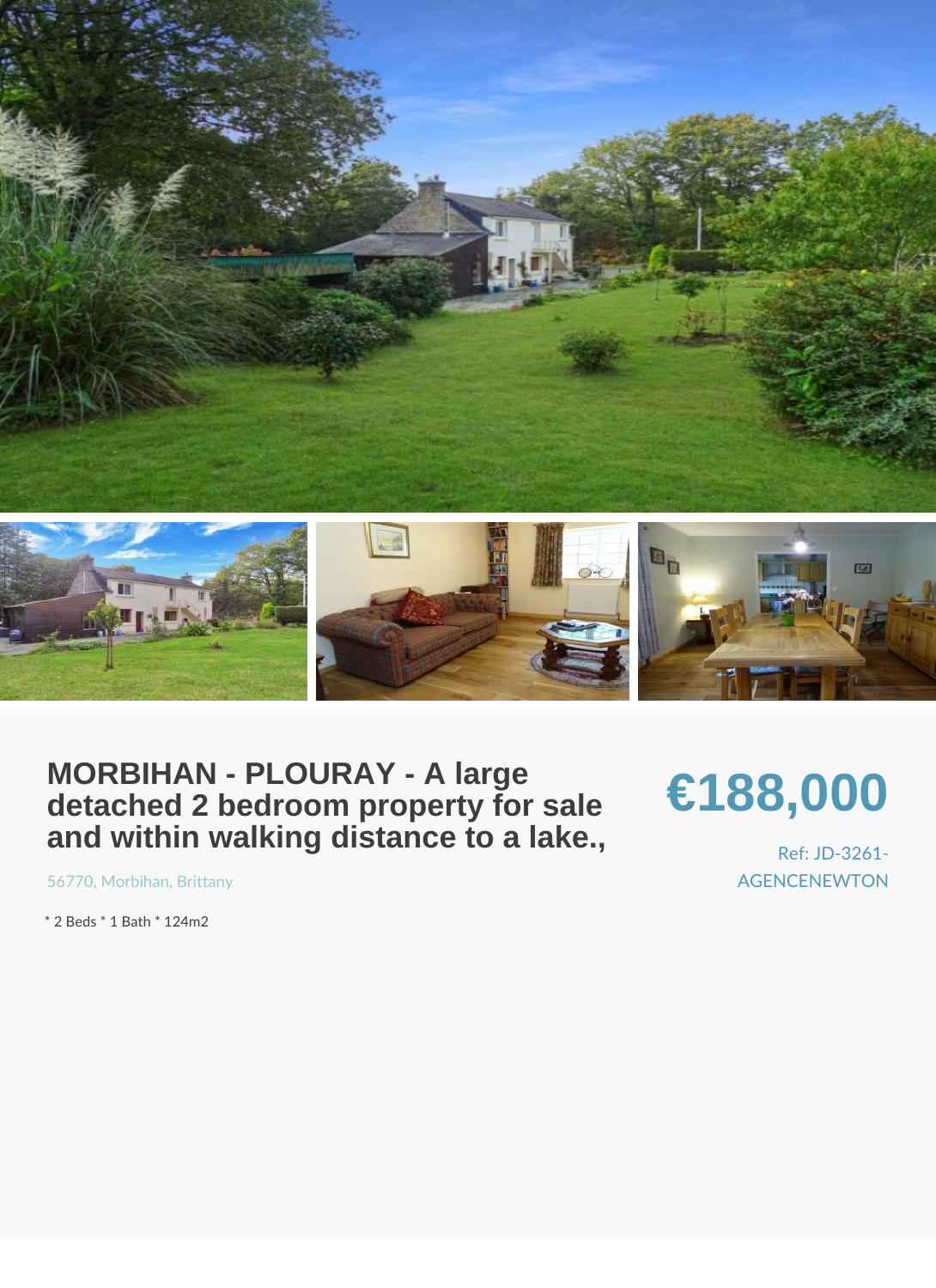Set just on the edge of a village of Plouray, here you will find this gorgeous property comprising of a large 2 bed detached stone property, the house sits on 1920m2 of land. As you approach the house you drive onto a gated graveled driveway, here you have room to park 3 cars easily. From the driveway you enter through the porch into the kitchen, here you will find a stunning Raeburn that heats the radiators throughout the house and hot water. The Raeburn is fueled by wood and also is great for cooking. & amp;nbsp;From the kitchen you have an open plan feel that leads you to the dining room and lounge towards the front of the property. At the back of the property there is a large bright second lounge, here you will find a wood burning stove with patio doors into the garden.Also, on the ground floor there is a large utility room with kitchen units, a sink and a W.C. with a wash basin.Upstairs you will find a large mezzanine area

• Balcony: 1

**Telephone:** +44 (0) 1225 463752 **Email:** info@francemedia.com FranceMediaLtd, Cambridge House,Henry Street, Bath, BA11JS, United Kingdom

### French Entrée